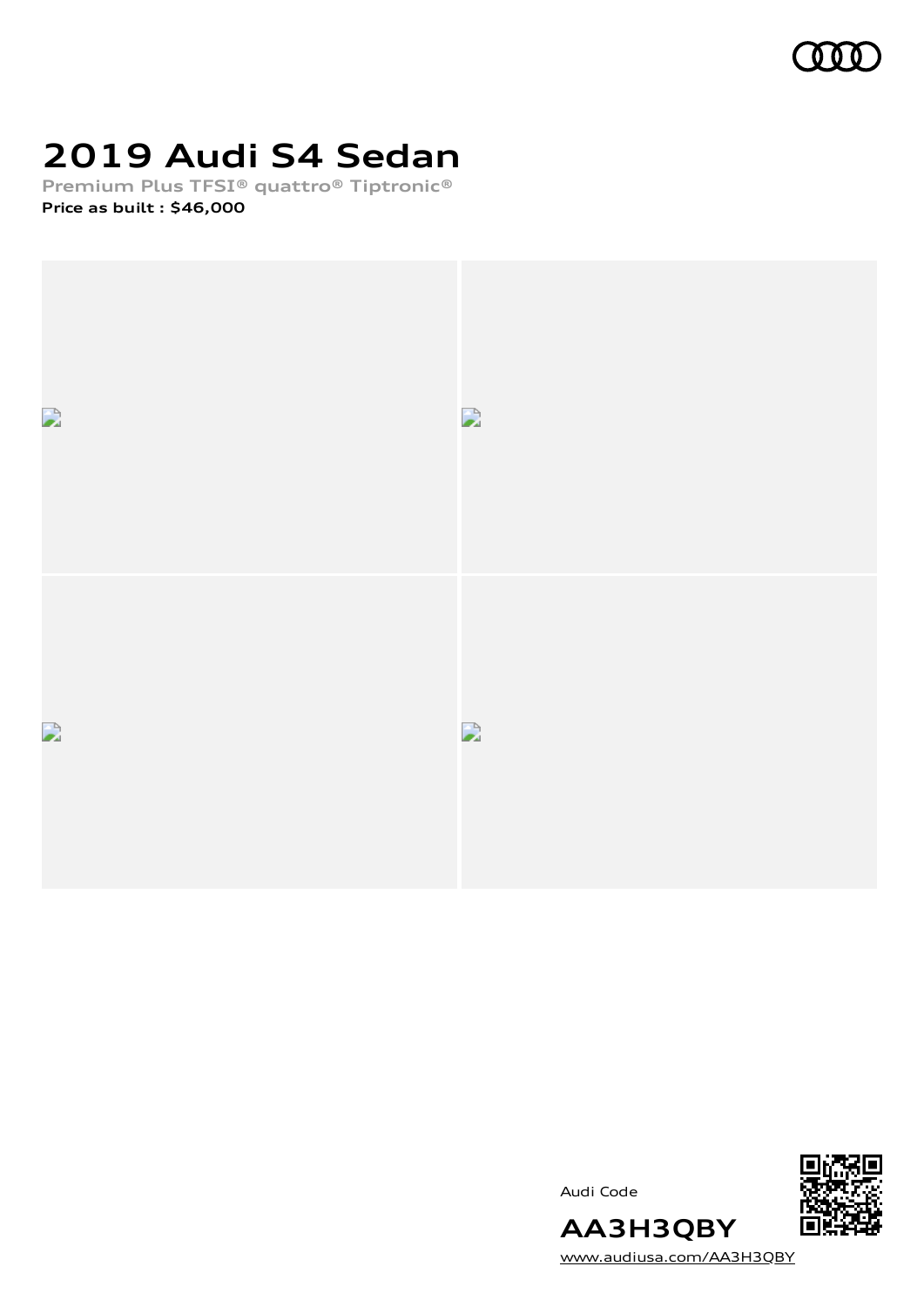### **Summary**

### **Audi 2019 Audi S4 Sedan**

Premium Plus TFSI® quattro® Tiptronic®

**Price as buil[t](#page-8-0)** \$46,000

#### **Exterior colour**

Glacier White metallic

#### $\overline{\phantom{a}}$

#### **Further Information**

|                 | No           |
|-----------------|--------------|
| Mileage         | 17,371 miles |
| Type of vehicle | Used car     |

**Warranty**

#### **Interior colour**

| Seats     | Black with Rock Gray stitching |
|-----------|--------------------------------|
| Dashboard | Black                          |
| Carpet    | Black                          |
| Headliner | Black                          |

#### **Audi Code** AA3H3QBY

**Your configuration on www.audiusa.com** [www.audiusa.com/AA3H3QBY](https://www.audiusa.com/AA3H3QBY)

**Commission number** 06a6df120a0e09a91b4e

#### **Technical Specifications**

| Engine type                  | Six-cylinder                                     |
|------------------------------|--------------------------------------------------|
| stroke                       | Displacement/Bore and 2,995/84.5 x 89.0 cc/mm    |
| Torque                       | 369 lb-ft@rpm                                    |
| Top track speed              | 155 mph or 130 mph with all-<br>season tires mph |
| Acceleration (0 - 60<br>mph) | 4.4 seconds seconds                              |
| Recommended fuel             | Premium                                          |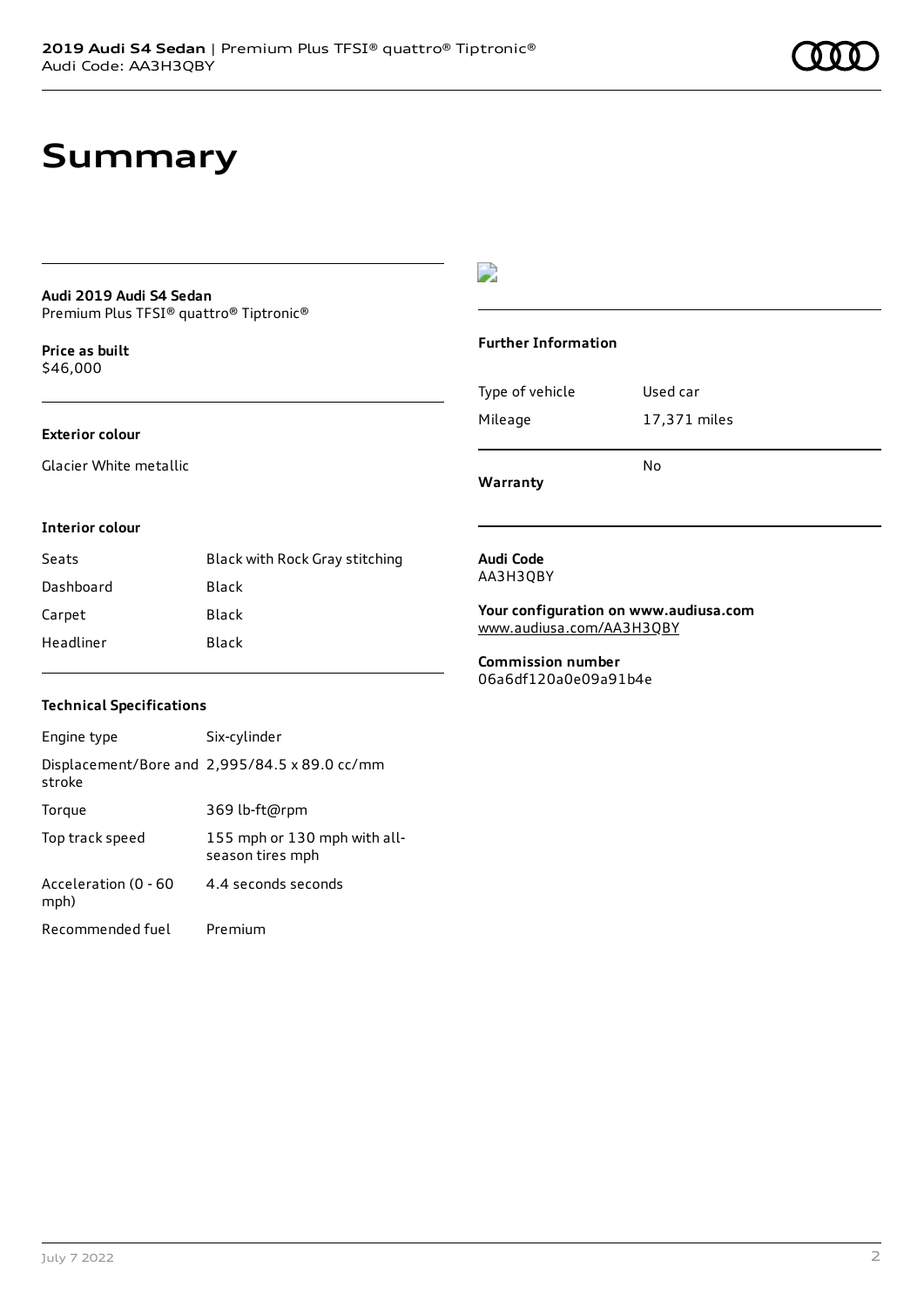

# **Standard features**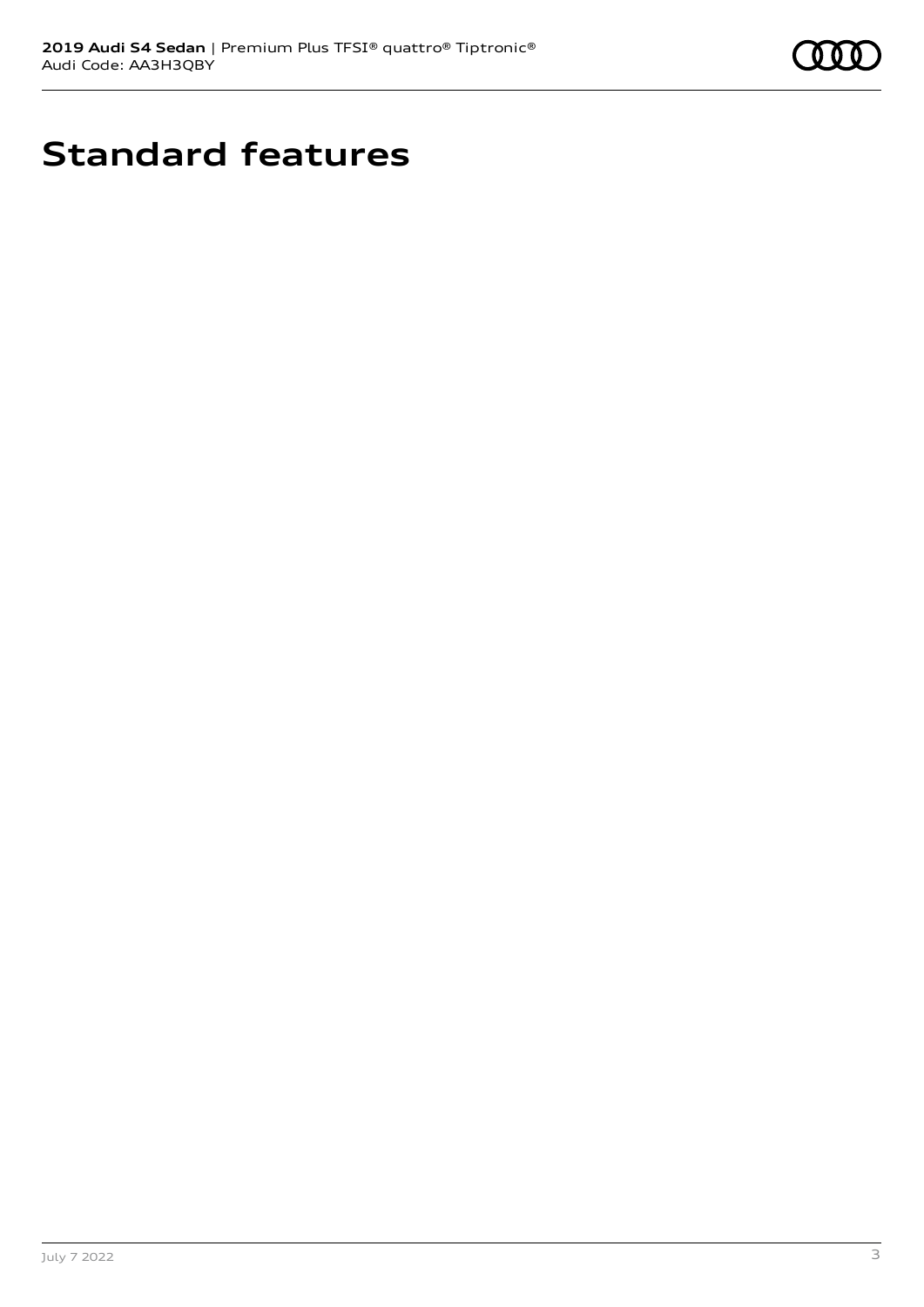# **Dealer remarks**

\*\* Our mission is to work as a cohesive team and to be the best in every area of our business \*\* We will accomplish this by relentlessly earning our Customer's loyalty by exceeding their expectations and creating world class experiences \*\*

\*\*CERTIFIED\*\*, Alarm System w/Motion Sensors, Audi Advanced Key, Audi Connect PRIME & PLUS Online Services, Audi Pre Sense Rear, Audi Side Assist, Audi Virtual Cockpit, Bang & Olufsen Sound System w/3D Sound, Black Optic Package, Convenience Package, Driver's Seat Memory, High-Gloss Black Exterior Mirror Housings, Leatherette Covered Center Console & Door Armrests, Parking System Plus (Front/Rear Acoustic Sensors), Power Folding Exterior Mirrors, Premium Plus Package, SiriusXM All Access Service, Titanium Black Exterior Trim, USB Charge Ports for Rear Seats, Wheels: 19" 5-Arm Rotor Design Titanium Matte.

Honesty, integrity and great customer service - that's what you can expect from Royal Automotive Group. After 70 years in the automotive industry, we've learned that nothing is more important than treating the customer right. We work hard to offer our customers the largest and best selection in new and pre-owned vehicles, and our goal is to make you a customer for life. http://www.royalauto.com/ Vehicle Features May Include; Black Optic Package (High-Gloss Black Exterior Mirror Housings, Titanium Black Exterior Trim, and Wheels: 19" 5-Arm Rotor Design Titanium Matte), Convenience Package (Alarm System w/Motion Sensors, Audi Advanced Key, Audi Pre Sense Rear, Audi Side Assist, Driver's Seat Memory, and SiriusXM All Access Service), Premium Plus Package (Audi Connect PRIME & PLUS Online Services, Audi Virtual Cockpit, Leatherette Covered Center Console & Door Armrests, Parking System Plus (Front/Rear Acoustic Sensors), Power Folding Exterior Mirrors, and USB Charge Ports for Rear Seats), Bang & Olufsen Sound System w/3D Sound, 10 Speakers, 4-Wheel Disc Brakes, ABS brakes, Air Conditioning, Alloy wheels, AM/FM radio, Audi smartphone interface (Apple CarPlay/Android Auto), Autodimming door mirrors, Auto-dimming Rear-View mirror, Automatic temperature control, Brake assist, Bumpers: body-color, Compass, Delay-off headlights, Driver door bin, Driver vanity mirror, Dual front impact airbags, Dual front side impact airbags, Electronic Stability Control, Emergency communication system: Audi connect CARE, Exterior Parking Camera Rear, Four wheel independent suspension, Front anti-roll bar, Front Bucket Seats, Front Center Armrest, Front dual zone A/C, Front fog lights, Front reading lights, Garage door transmitter: HomeLink, Heated door mirrors, Heated Front S Sport Seats, Heated front seats, Illuminated entry, Knee airbag, Leather Shift Knob, Leather steering wheel, Leather/Alcantara Seat Trim, Low tire pressure warning, Occupant sensing airbag, Outside temperature display, Overhead airbag, Overhead console, Panic alarm, Passenger door bin, Passenger vanity mirror, Power door mirrors, Power driver seat, Power moonroof, Power passenger seat, Power steering, Power windows, Radio data system, Radio: Audi Sound System, Rain sensing wipers, Rear air conditioning, Rear anti-roll bar, Rear fog lights, Rear reading lights, Rear seat center armrest, Rear window defroster, Remote CD player, Remote keyless entry, Speed control, Speed-sensing steering, Speed-Sensitive Wipers, Split folding rear seat, Spoiler, Sport steering wheel, Steering wheel mounted a...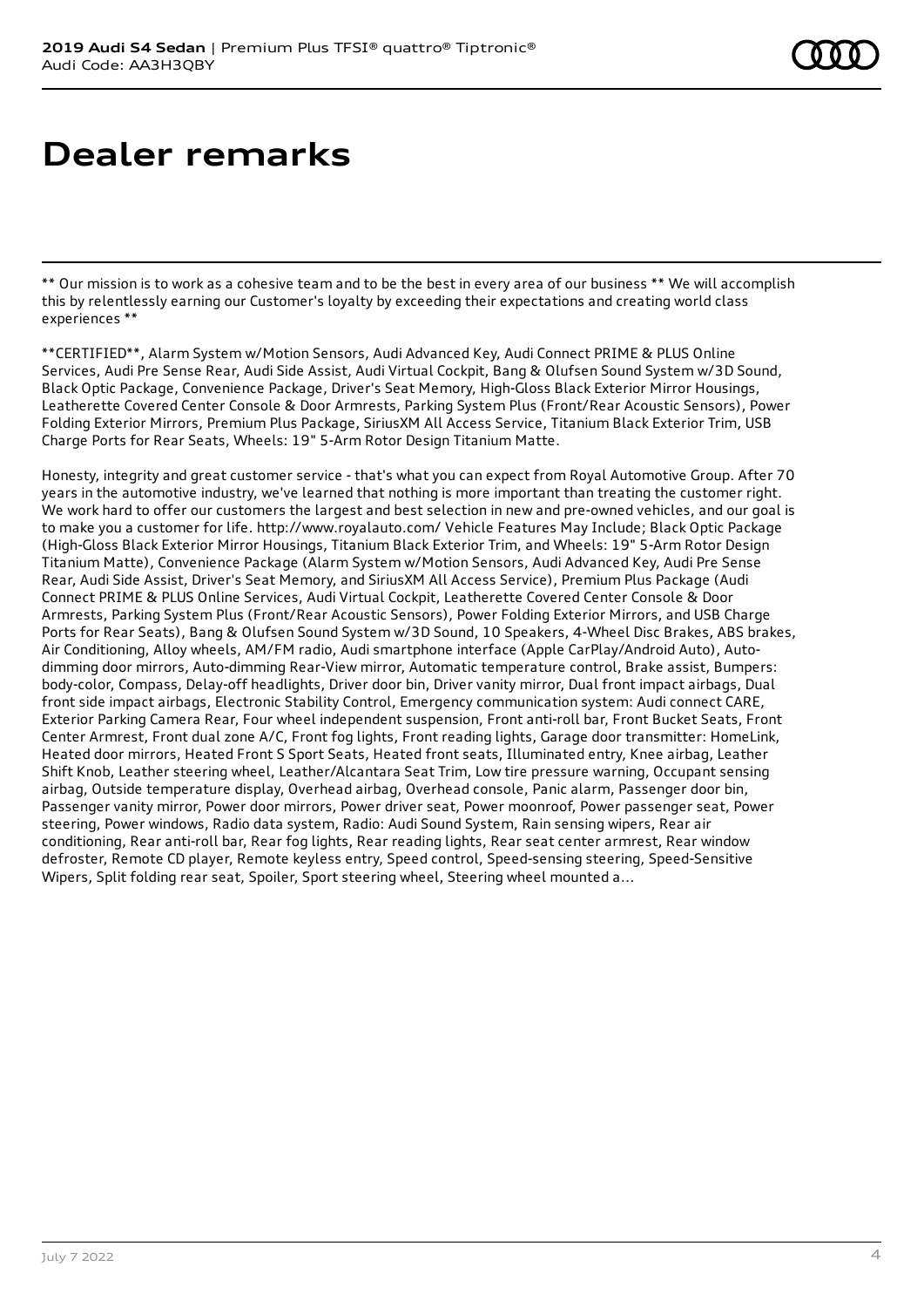# **Technical Specifications**

### Engine type Six-cylinder

**Engineering | Performance**

| Acceleration (0 - 60<br>mph) | 4.4 seconds seconds                              |
|------------------------------|--------------------------------------------------|
| Engine block                 | Aluminum-alloy                                   |
| Displacement                 | 3.01                                             |
| Cylinder head                | Aluminum-alloy                                   |
| Max. output ps/hp            | 349 @ rpm                                        |
| stroke                       | Displacement/Bore and 2,995/84.5 x 89.0 cc/mm    |
| Top track speed              | 155 mph or 130 mph with all-<br>season tires mph |
| Torque                       | 369 lb-ft@rpm                                    |
| Valvetrain                   | 16-valve DOHC with valve lift<br>system          |

#### **Transmission | Drivetrain**

| Gear ratios: 8th         | 0.667:1                                                                                                   |
|--------------------------|-----------------------------------------------------------------------------------------------------------|
| Gear ratios: 6th         | 1.000:1                                                                                                   |
| Gear ratios: 7th         | 0.839:1                                                                                                   |
| Gear ratios: Reverse     | 3.317:1                                                                                                   |
| Gear ratios: Final Drive | 2.848:1                                                                                                   |
| Gear ratios: 4th         | 1.667:1                                                                                                   |
|                          |                                                                                                           |
| Transmission             | Eight-speed Tiptronic <sup>®</sup> automatic<br>transmission and quattro <sup>®</sup> all-<br>wheel drive |
| Gear ratios: 5th         | 1.285:1                                                                                                   |
| Gear ratios: 2nd         | 3.143:1                                                                                                   |
| Gear ratios: 3rd         | 2.106:1                                                                                                   |

#### **Electrical system**

| Alternator | 14 Volts - 150 amp |
|------------|--------------------|
| Battery    | 12 Volts - 80 amp  |

|                                            | power steering system |
|--------------------------------------------|-----------------------|
| Turning diameter, curb- 38.1 ft<br>to-curb |                       |
| Steering ratio                             | 15.9:1                |
|                                            |                       |

Steering type Electromechanical speed-sensitive

#### **Suspension**

**Steering**

| Front axle | Five-link front independent steel<br>spring S4 sport suspension |
|------------|-----------------------------------------------------------------|
| Rear axle  | Five-link rear independent steel<br>spring S4 sport suspension  |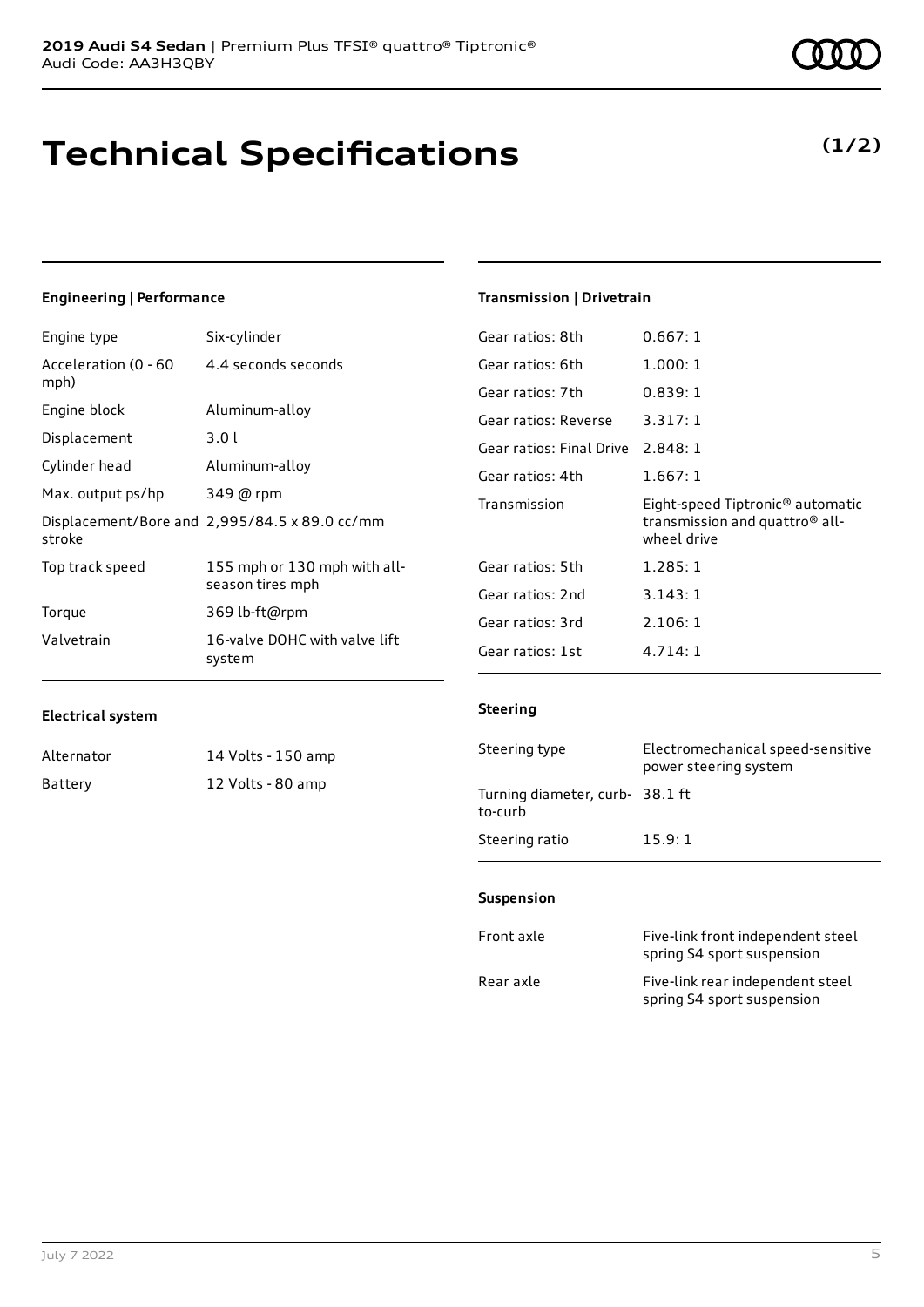### **Technical Specifications**

**2019 Audi S4 Sedan** | Premium Plus TFSI® quattro® Tiptronic®

#### **Brakes**

| <b>Front brakes</b>  | 13.8 (ventilated disc) in                                                                                        |
|----------------------|------------------------------------------------------------------------------------------------------------------|
| Rear brakes          | 13.0 (ventilated disc) in                                                                                        |
|                      |                                                                                                                  |
| <b>Body</b>          |                                                                                                                  |
| Material             | Lightweight construction<br>technology - multi-material body<br>construction (steel and aluminum<br>composition) |
| Corrosion protection | Multistep anti-corrosion protection                                                                              |

#### **Warranty | Maintenance**

| Warranty    | 4-year/50,000 mile Audi New<br>Vehicle Limited Warranty                                   |
|-------------|-------------------------------------------------------------------------------------------|
| Maintenance | 12-month/10,000 mile (whichever<br>occurs first) NO CHARGE first<br>scheduled maintenance |

#### **Exterior Measurements**

| Height                           | 55.3 in  |
|----------------------------------|----------|
| Overall width without<br>mirrors | 72.5 in  |
| Length                           | 186.8 in |
| Wheelbase                        | 111.2 in |
| Drag coefficient                 | 0.29 Cw  |
| Overall width with<br>mirrors    | 79.6 in  |
| Track rear                       | 60.9 in  |
| Track front                      | 61.6 in  |
| Curb weight                      | 3,858 lb |

#### July 7 2022 6

| Seating capacity                          | 5                     |
|-------------------------------------------|-----------------------|
| Shoulder room, rear                       | 54.5 in               |
| Head room with front<br>sunroof           | 38.9 in               |
| Leg room, rear                            | 35.7 in               |
| Shoulder room, front                      | 55.9 in               |
| Head room with rear<br>sunroof            | 37.4 in               |
| Leg room, front                           | $41.3$ in             |
| Cargo volume, rear<br>seatbacks up/folded | $13.0/-$ cu ft, cu ft |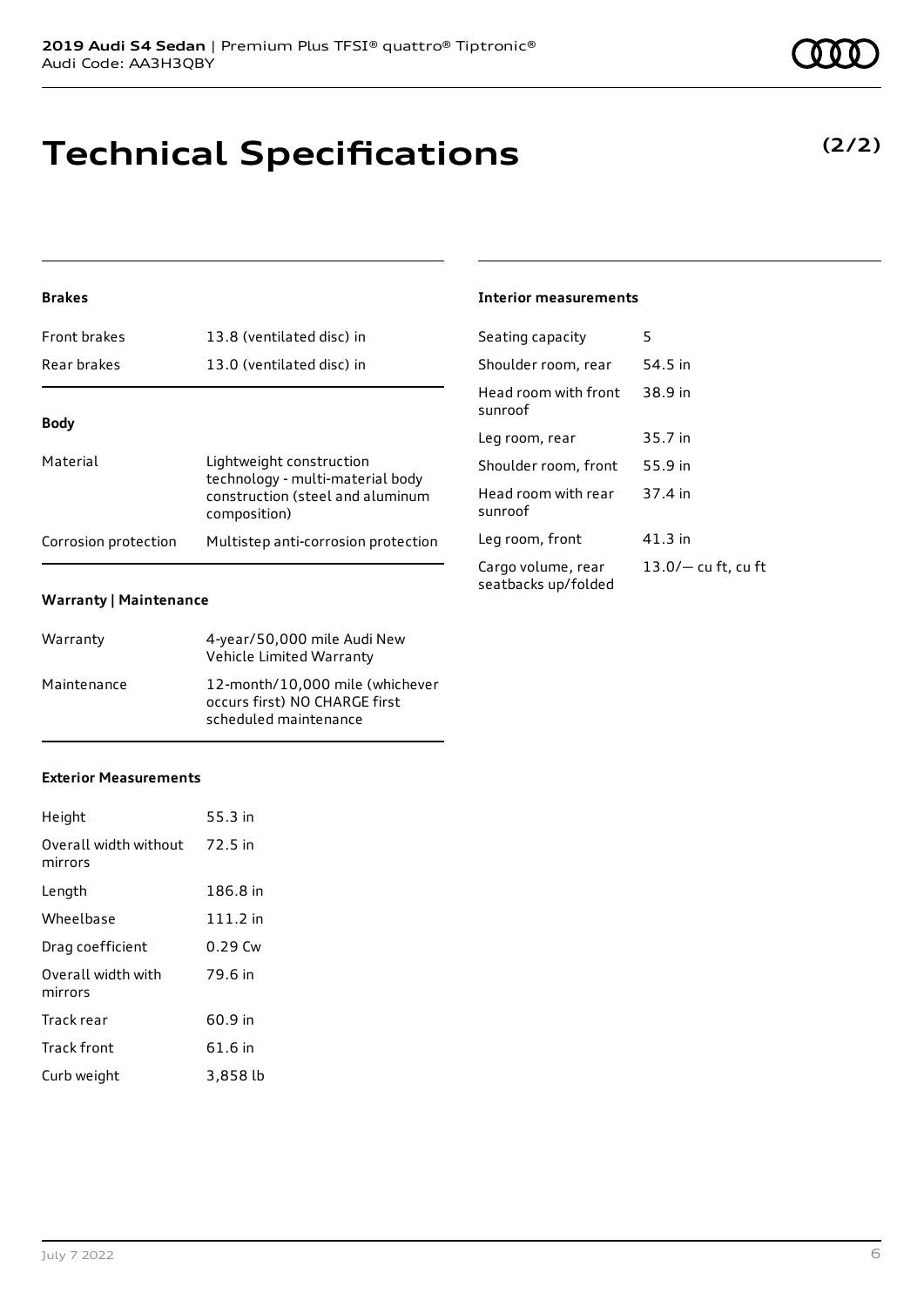### **Consumption- and emission**

**Consumption by NEDC**

combined 24 mpg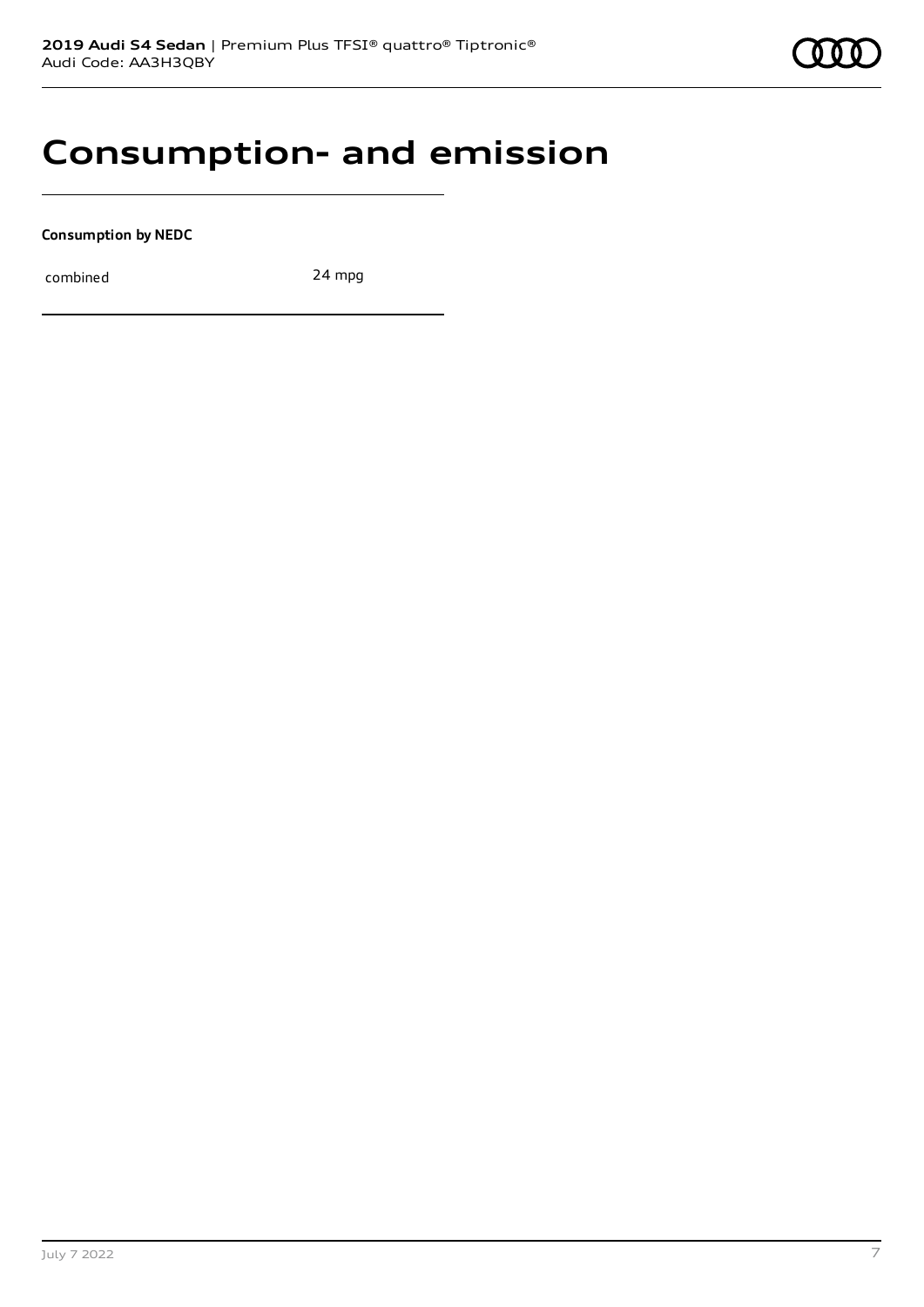# **Contact**

Dealer **Audi San Francisco**

300 S Van Ness Ave 94103 San Francisco CA

Phone: +14152418100 FAX: 4152418198

www: [https://www.audisanfrancisco.com](https://www.audisanfrancisco.com/)